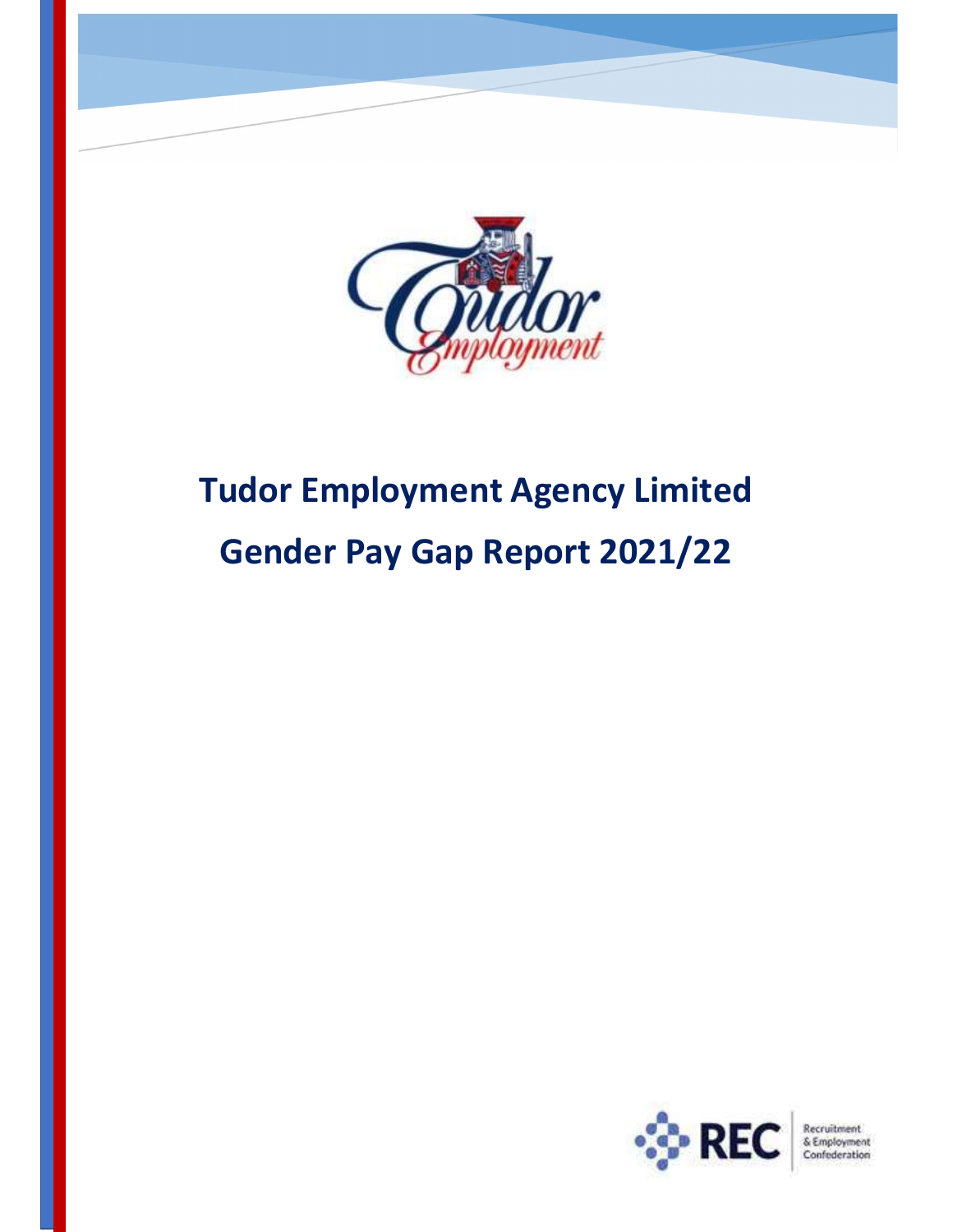### About Us

We are a well-established recruitment Agency based in Walsall. As a member of the REC we are truly committed to treating everyone as equal regardless of their age, gender, ethnicity etc.

We understand that that employees must be paid fairly regardless of their differences and ensure we abide by the Equality Act and Equal Pay Act and demonstrate that we do not discriminate.

Legislation now requires us, as a business of more than 250 employees, to report on any differences in average pay between males and females for a period including snapshot data 5<sup>th</sup> April 2021.

Please see below results of our data analysis for this time period, further comments and actions for the future that we as a business will take to continue to improve our results.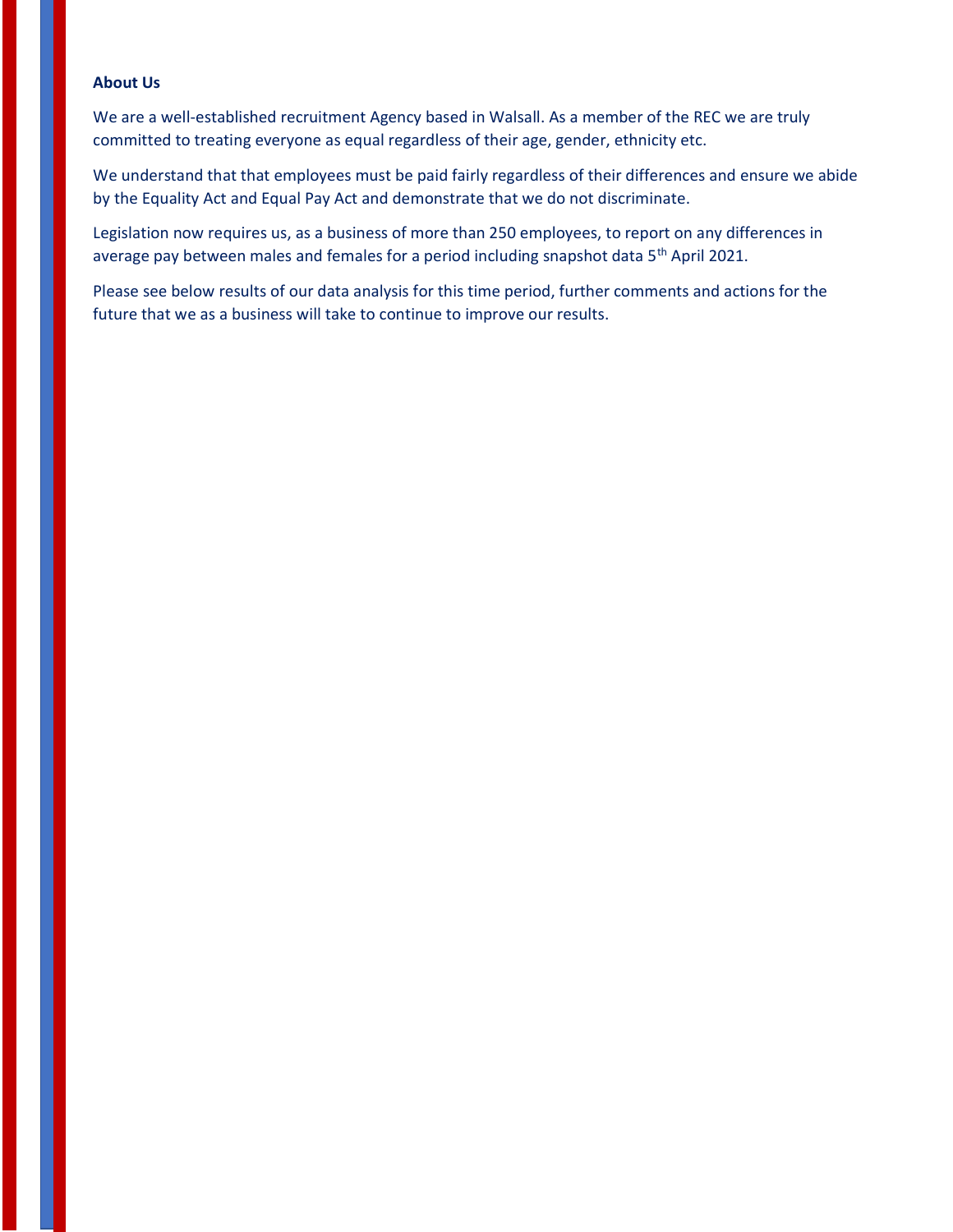## Gender Pay Gap Data

## Hourly Rates

Men's mean hourly rate is 3.4% higher than women.

Men's median hourly rate is 0.34% lower than women.

## Gender Pay Gap Results



## Bonus Pay

2.22% of women received bonus pay.

0.23% of men received bonus pay.

Women's mean bonus pay is 50.9% lower than men.

Women's median bonus pay is 69.4% lower than men.